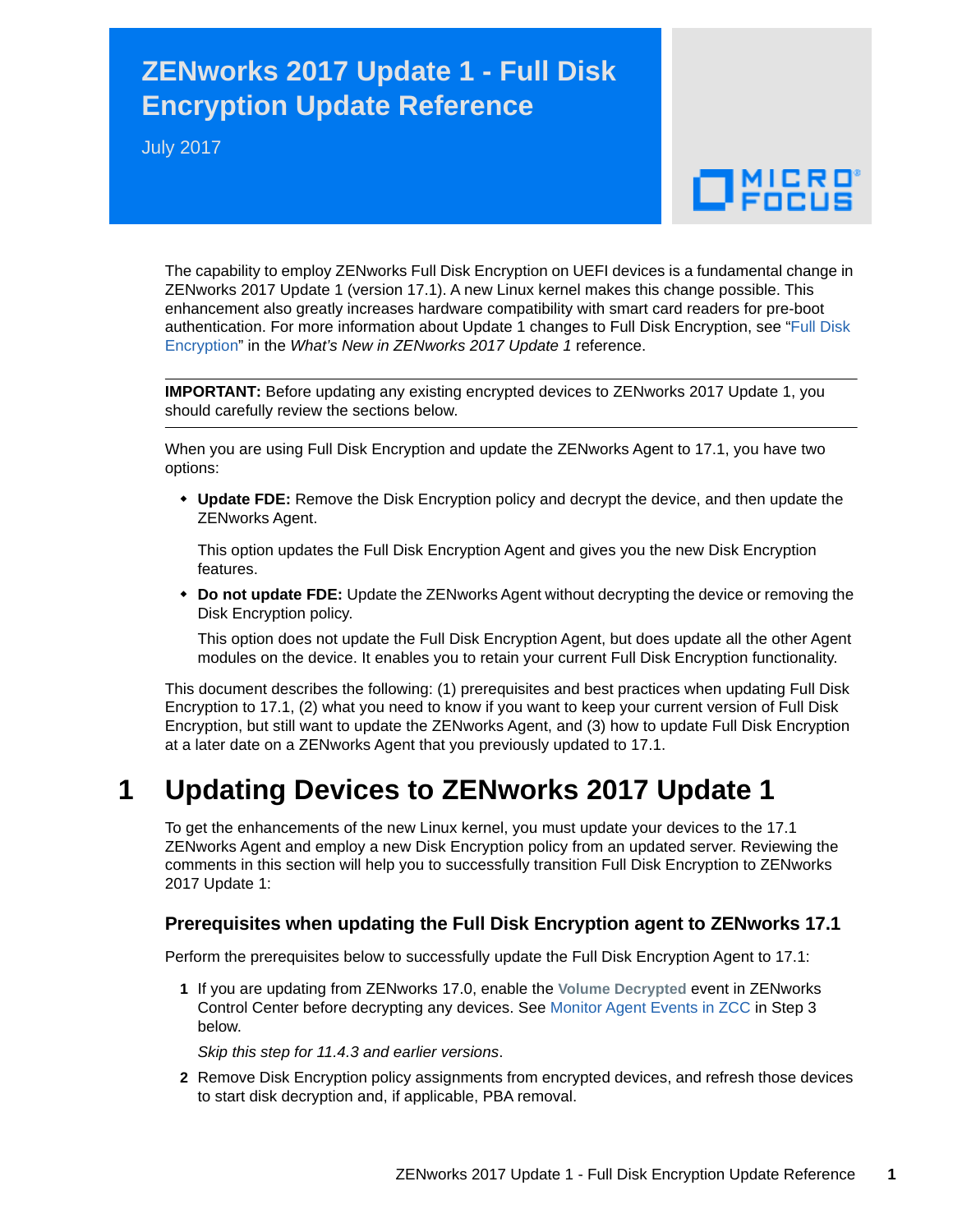See "[Policy Removal"](https://www.novell.com/documentation/zenworks2017/pdfdoc/zen_fde_policies/zen_fde_policies.pdf#bpoav25) in the *ZENworks Full Disk Encryption Policy Reference*.

- **3** Verify the completion of disk decryption on applicable devices using one of the following methods:
	- **Monitor Agent Events in ZCC:** This option is only available in 17.0 and later versions of the ZENworks Control Center, and you need to have the **Volume Decrypted** event enabled before starting decryption. The events display in **Audit and Messages** > **Events** > **Agent Events**.

See "[Enabling Change Events"](https://www.novell.com/documentation/zenworks2017/pdfdoc/zen_fde_audit/zen_fde_audit.pdf#b1962dh1) and "[Viewing Generated Change Events"](https://www.novell.com/documentation/zenworks2017/pdfdoc/zen_fde_audit/zen_fde_audit.pdf#b1962dh7) in the *ZENworks 2017 Update 1 - Auditing Full Disk Encryption Events* reference.

- **Registry key value:** Open the **Search** feature from Windows Start on the device, and type regedit in the **Search** field to open the Registry Editor. In the Registry Editor, go to HKEY\_LOCAL\_MACHINE\\Software\\SECUDE\\SNB\\FDE. If a device is still in an encryption state: encrypted, encrypting, or decrypting, the registry keys will have the following status of encryption or decryption:
	- *DriveInProgress:* SZ registry key indicates which drive is encrypted, encrypting, or decrypting by the drive letter.
	- *OperationInProgress:* DWORD registry key indicates encryption status (1) or decryption status (2).
	- *ProgressPercent:* DWORD registry key indicates percent complete of encryption or decryption (hex 64 or decimal 100).

If there is not an EncryptionProgress folder with the registry keys provided above, there is not a Disk Encryption policy enforced on the device.

**NOTE:** You can also run a batch file through the Active Directory or deploy a bundle to run the batch file rather than accessing individual devices to check the registry keys.

- **Component status FDE command:** Open a command prompt on the device and change the directory (cd) to %ZENWORKS\_HOME%\esm. From this directory type zescommand.exe/componentStatus FDE
	- *Volume(s) encrypted:* If the return value is negative, then a policy is enforced with encryption in place.
	- *No policy or encryption:* If the return value is positive, there is no Disk Encryption policy in place or initialized.
- **FDE About Box:** Open the Full Disk Encryption About box on the device, and check the encryption Status. For more information, see ["Accessing the Full Disk Encryption Agent"](https://www.novell.com/documentation/zenworks2017/pdfdoc/zen_fde_agent/zen_fde_agent.pdf#t424d8qrs1x3) in the *ZENworks Full Disk Encryption Agent Reference*.
- <span id="page-1-0"></span>**4** After first verifying they are not referencing managed devices, delete unused 17.0 or earlier version Disk Encryption policies.

To verify no devices are being referenced, select the policy in the ZENworks Control Center, and verify there are no Device, User, or Group assignments in the **Relationships** page.

For deleting a policy, see ["Deleting Policies](https://www.novell.com/documentation/zenworks2017/pdfdoc/zen_fde_policies/zen_fde_policies.pdf#bokpjf6)" in the *ZENworks Full Disk Encryption Policy Reference*.

Once you successfully remove Disk Encryption policies from devices, decrypt drives, and delete old Disk Encryption policies, you are prepared to update the ZENworks Agent to ZENworks 17.1 and to create and apply a new Disk Encryption policy.

For information on updating ZENworks to the ZENworks 17.1, see the *[ZENworks System Updates](https://www.novell.com/documentation/zenworks2017/pdfdoc/zen_sys_updates/zen_sys_updates.pdf#bookinfo)  Reference*.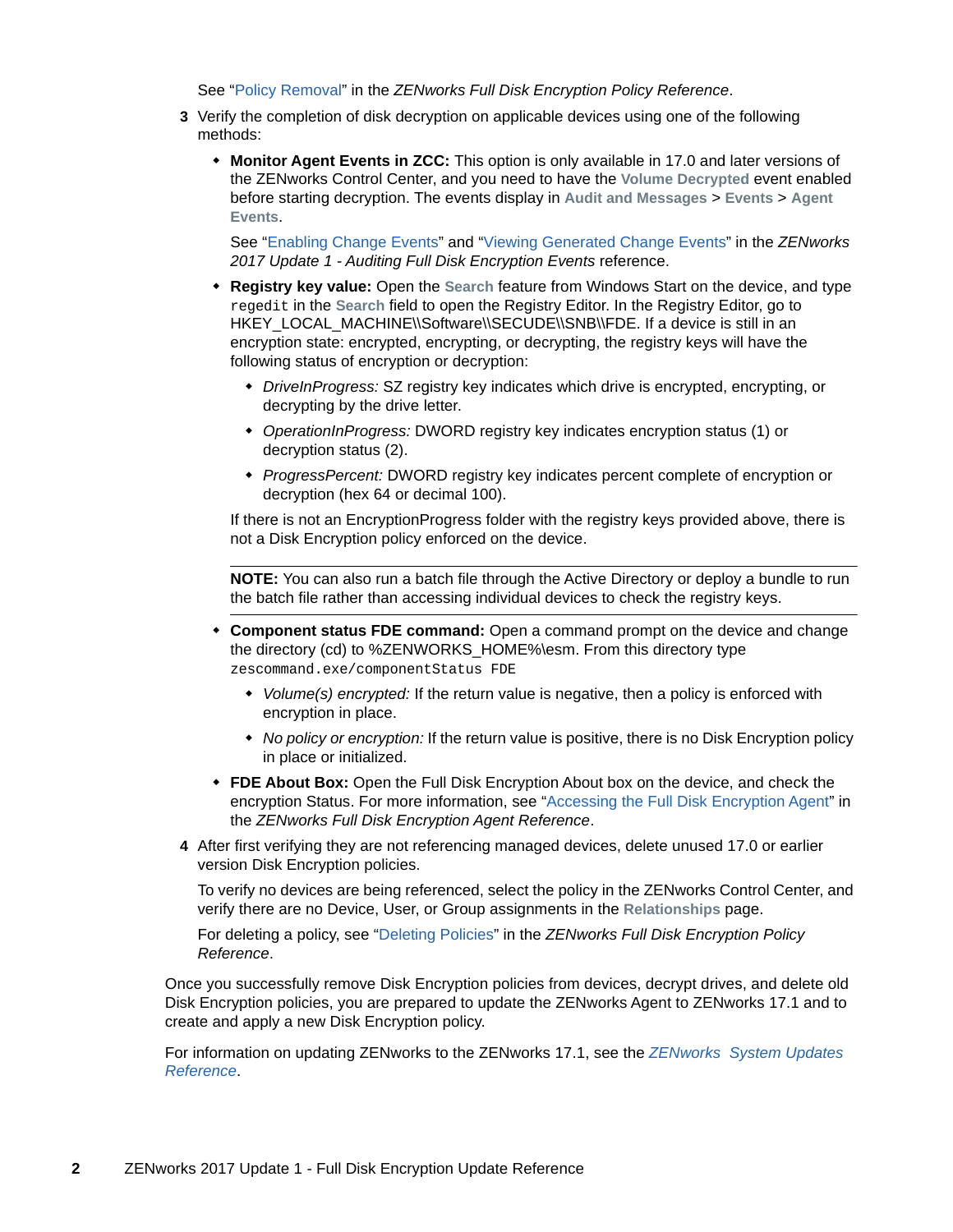For information on creating and applying a new Disk Encryption policy, see "[Policy Deployment"](https://www.novell.com/documentation/zenworks2017/pdfdoc/zen_fde_policies/zen_fde_policies.pdf#bnj4sa4) in the *ZENworks Full Disk Encryption Policy Reference*.

#### **Best Practices**

You cannot successfully apply a 17.0 or earlier Disk Encryption policy to a Full Disk Encryption Agent running ZENworks 17.1.

- For the reason stated above, you should delete pre-17.1 Disk Encryption policies after removing them from Full Disk Encryption agents that you are updating to 17.1.
- When deleting a pre-17.1 Disk Encryption policy, ensure that it is not referencing a managed device. See [Step 4](#page-1-0) in the prerequisites below.
- We recommend that any new Disk Encryption policies you create in Update 1 have **17.1**  appended to the policy name until you have a management zone that is free of any pre-17.1 Disk Encryption policies.

## **2 Postponing ZENworks 2017 Update 1 on the Full Disk Encryption Agent**

We recognize that you may need to postpone the update of the ZENworks Full Disk Encryption Agent to ZENworks 17.1 on some of your managed devices. If this is the case, you can still update servers and the ZENworks Agent on your devices. Any devices that still have a Disk Encryption policy in place during the update will not apply the update to the Full Disk Encryption Agent.

#### **Considerations when not updating the Full Disk Encryption Agent to 17.1:**

Although we encourage you to fully update all devices, postponing the update of the Full Disk Encryption Agent enables you to focus on devices that need this update while delaying or excluding the update of devices that do not.

#### **Why would I not update Full Disk Encryption?**

- The device has an OPAL-compliant self-encrypting drive that is using native hardware encryption and drive locking only (no software encryption), and you want to continue to use it that way.
- The device encryption is working fine, and the device does not require any of the new Update 1 encryption functionality mentioned in the *What's New in ZENworks 2017 Update 1*.

#### **What if I delay the update of Full Disk Encryption?**

- Pre-17.1 Disk Encryption policies will remain enforced with their current capabilities (17.0 or earlier version policies) on devices with a 17.1 ZENworks Agent until you remove them.
- A Disk Encryption policy created on a ZENworks 17.1 server cannot be successfully enforced on a 17.0 or earlier Full Disk Encryption Agent.
- Updating the Full Disk Encryption Agent to 17.1 on a ZENworks Agent that was previously updated to 17.1 requires a different process than the standard update with the ZENworks Agent. See [Updating Full Disk Encryption on a 2017 Update 1 Device.](#page-3-0)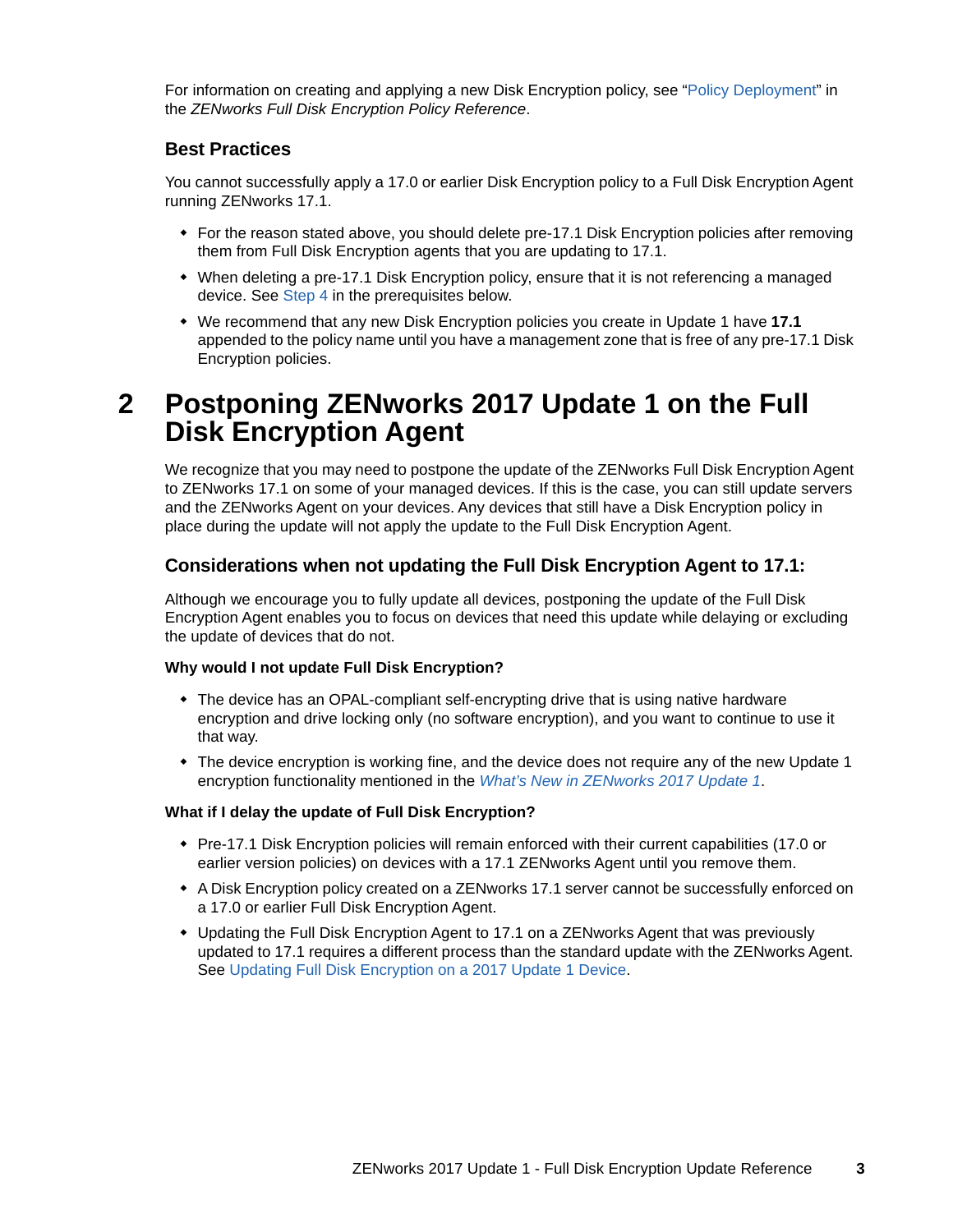## <span id="page-3-0"></span>**3 Updating Full Disk Encryption on a 2017 Update 1 Device**

As stated in the previous sections, if you update your server and the ZENworks Agent to ZENworks 17.1, but leave a Disk Encryption policy in place on the device, the Full Disk Encryption Agent will continue to run the older version and not complete the update, even though the other ZENworks modules will update to the new version. This section provides information for updating the Full Disk Encryption Agent to ZENworks 17.1 on a device that already has a 17.1 ZENworks Agent.

To update a 17.0 or earlier Full Disk Encryption Agent on a 17.1 ZENworks Agent:

**1** If you are updating from ZENworks 17.0, enable the **Volume Decrypted** event in ZENworks Control Center before decrypting any devices. See Monitor Agent Events in ZCC in [Step 3](#page-3-1) below.

*Skip this step for 11.4.3 and earlier versions*.

**2** Remove the Disk Encryption policy assignment from the encrypted device, and refresh the device to start disk decryption and, if applicable, PBA removal.

See "[Policy Removal"](https://www.novell.com/documentation/zenworks2017/pdfdoc/zen_fde_policies/zen_fde_policies.pdf#bpoav25) in the *ZENworks Full Disk Encryption Policy Reference*.

- <span id="page-3-1"></span>**3** Verify the completion of disk decryption by doing one of the following:
	- **Monitor Agent Events in ZCC:** This option is only available in 17.0 and later versions of the ZENworks Control Center, and you need to have the **Volume Decrypted** event enabled before starting decryption. The events display in **Audit and Messages** > **Events** > **Agent Events**.

[See "E](https://www.novell.com/documentation/zenworks2017/pdfdoc/zen_fde_audit/zen_fde_audit.pdf#b1962dh1)nabling Change Events[" and "V](https://www.novell.com/documentation/zenworks2017/pdfdoc/zen_fde_audit/zen_fde_audit.pdf#b1962dh7)iewing Generated Change Events" in the *ZENworks 2017 Update 1 - Auditing Full Disk Encryption Events* reference.

- **Registry key value:** Open the **Search** feature from Windows Start on the device, and type regedit in the **Search** field to open the Registry Editor. In the Registry Editor, go to HKEY\_LOCAL\_MACHINE\\Software\\SECUDE\\SNB\\FDE. If a device is still in an encryption state: encrypted, encrypting, or decrypting, the registry keys will have the following status of encryption or decryption:
	- *DriveInProgress:* SZ registry key indicates which drive is encrypted, encrypting, or decrypting by the drive letter.
	- *OperationInProgress:* DWORD registry key indicates encryption status (1) or decryption status (2).
	- *ProgressPercent:* DWORD registry key indicates percent complete of encryption or decryption (hex 64 or decimal 100).

If there is not an EncryptionProgress folder with the registry keys provided above, there is not a Disk Encryption policy enforced on the device.

**NOTE:** You can also run a batch file through the Active Directory or deploy a bundle to run the batch file rather than accessing individual devices to check the registry keys.

- **Component status FDE command:** Open a command prompt on the device and change the directory (cd) to %ZENWORKS\_HOME%\esm. From this directory type zescommand.exe/componentStatus FDE
	- *Volume(s) encrypted:* If the return value is negative, then a policy is enforced with encryption in place.
	- *No policy or encryption:* If the return value is positive, there is no Disk Encryption policy in place or initialized.